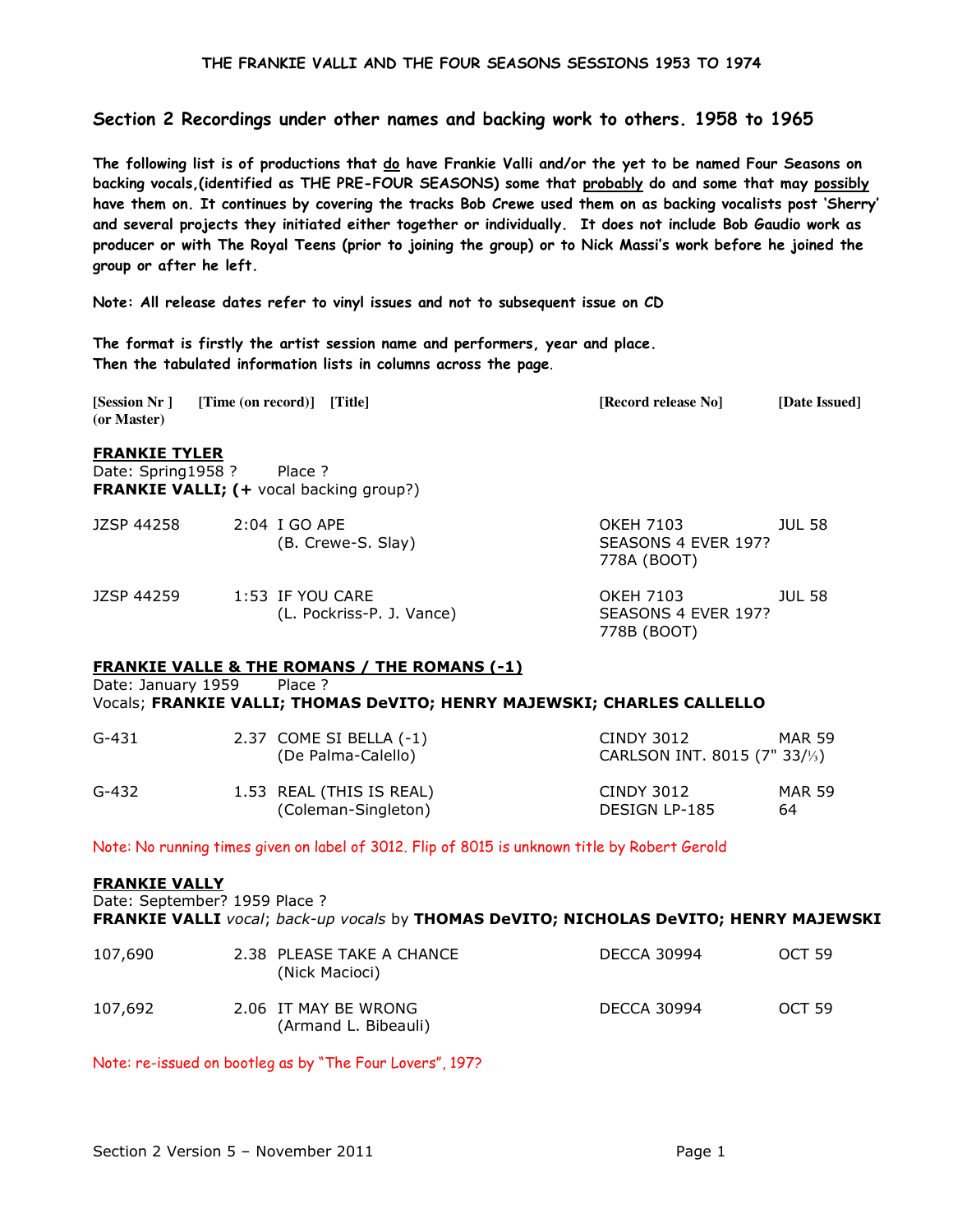|                                                                                                                                                                                                                                                                                          | THE DELICATES<br>?Bob Gaudio?                                                     |   | Date  1959 Place: Conrad Studio New Jersey<br>THE DELICATES: DENISE FERRI, ARLEEN LANZOTTI, PEGGY SANTIGLIA vocals: BACK-UP VOCALS<br>AND ARRANGEMENT BY: (THE PRE-FOUR SEASONS) FRANKIE VALLI; THOMAS DeVITO; NICK MASSI;                                                                                                |                  |            |
|------------------------------------------------------------------------------------------------------------------------------------------------------------------------------------------------------------------------------------------------------------------------------------------|-----------------------------------------------------------------------------------|---|---------------------------------------------------------------------------------------------------------------------------------------------------------------------------------------------------------------------------------------------------------------------------------------------------------------------------|------------------|------------|
| ?                                                                                                                                                                                                                                                                                        |                                                                                   | ? | <b>JOHNNY</b><br>(Ferri-Lanzotti-Santaglia)                                                                                                                                                                                                                                                                               | <b>DEMO</b>      | Unreleased |
|                                                                                                                                                                                                                                                                                          | Seasons sang on it"                                                               |   | Note: Quote by Denise Ferri" .we were very close friends with the Seasons and they volunteered to sing<br>backup on the demo for us we had it on a reel to reel tape, but I am sorry to say it has disappeared. It<br>was such a nice recordinga slow song with Frankie on a very high note singing "Johnny" and all Four |                  |            |
|                                                                                                                                                                                                                                                                                          | <b>VILLAGE VOICES</b><br>Date; Early1960 Place ?<br>VALLI; Produced by: BOB CREWE |   | FRANKIE VALLI; vocal; back-up vocals by BOB GAUDIO; THOMAS DeVITO; (possibly) BOBBY                                                                                                                                                                                                                                       |                  |            |
|                                                                                                                                                                                                                                                                                          | BC-00-1                                                                           |   | 2:33 TOO YOUNG TO START<br>(Crewe)                                                                                                                                                                                                                                                                                        | TOPIX 45-6000    | MAR 1960   |
|                                                                                                                                                                                                                                                                                          | BC-00-2                                                                           |   | $2:45$ RFD LIPS<br>(Crewe)                                                                                                                                                                                                                                                                                                | TOPIX 45-6000    | MAR 1960   |
| <b>FREDDIE CANNON</b><br>Date Spring? 1960 Place?<br>FREDDIE CANNON; vocal; BACK-UP VOCALS (POSSIBLY) BY (THE PRE-FOUR SEASONS) FRANKIE<br>VALLI; THOMAS DeVITO; NICK MASSI; BOB GAUDIO. + FEMALE CHORUS Arranged & conducted by:<br>SID BASS; Produced by: FRANK SLAY JR and BOB CREWE. |                                                                                   |   |                                                                                                                                                                                                                                                                                                                           |                  |            |
| ? A                                                                                                                                                                                                                                                                                      |                                                                                   |   | 2:56 THE URGE<br>(Frank Slay Jr. - Bob Crewe)                                                                                                                                                                                                                                                                             | <b>SWAN 4053</b> | APR 1960   |
| ? B                                                                                                                                                                                                                                                                                      |                                                                                   |   | 2:47 JUMP OVER                                                                                                                                                                                                                                                                                                            | <b>SWAN 4053</b> | APR 1960   |

Note: On Westcoast pressings the Delta #'s are 34986 (Jump) & 34986-X (Urge)

(Frank Slay Jr. – Bob Crewe)

# TURNER Di SENTRI

Date; Spring1960 Place ? BOB GAUDIO; vocal; back-up vocals by: FRANKIE VALLI; THOMAS DeVITO. (-1 Mostly instrumental with FRANKIE VALLI epilogue)

| BC-003 | 2:49 TEN MILLION TEARS -1<br>(Theme from "Another Apartment")<br>(Crewe) | TOPIX 45-6001-V | JUNE 1960 |
|--------|--------------------------------------------------------------------------|-----------------|-----------|
| BC-004 | 2:49 SPANISH LACE<br>(Theme from the "West Side")<br>(Crewe)             | TOPIX 45-6001-V | JUNE 1960 |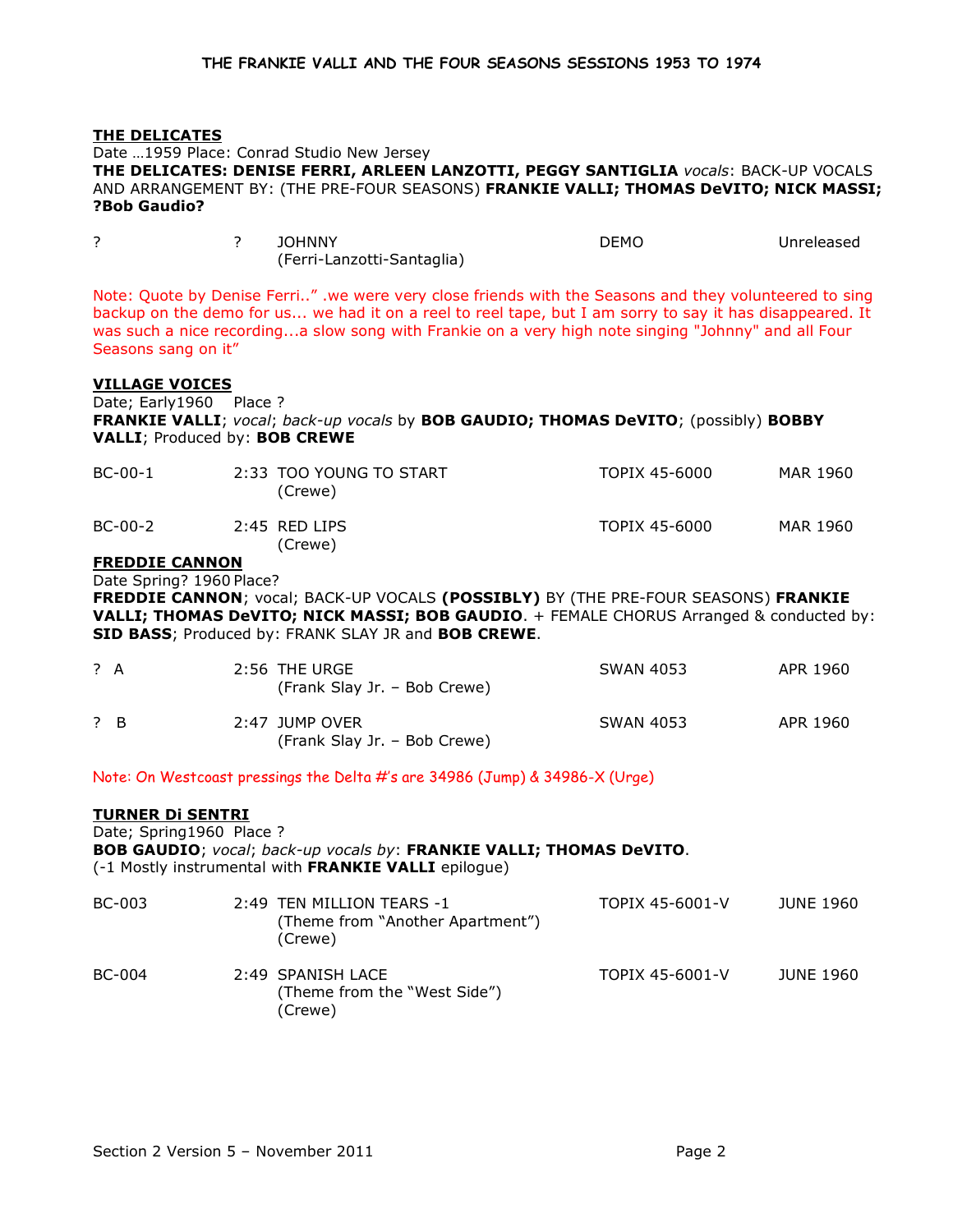# **BILLY DIXON AND THE TOPICS**

Date: Summer 1960 Place ?

FRANKIE VALLI; THOMAS DeVITO; HENRY MAJEWSKI; BOB GAUDIO; Produced by: BOB CREWE.

| <b>BC-005</b>                                                                  |         | 2:33 TRANCE<br>(Bob Gaudio)                                                                                                                     | TOPIX 45-6002<br>SEASONS 4 EVER 777B (BOOT) | <b>AUG 1960</b> |
|--------------------------------------------------------------------------------|---------|-------------------------------------------------------------------------------------------------------------------------------------------------|---------------------------------------------|-----------------|
| BC-006                                                                         |         | 2:27 I AM ALL ALONE<br>(Bob Gaudio)                                                                                                             | TOPIX 45-6002<br>SEASONS 4 EVER 777A (BOOT) | AUG 1960        |
| <b>GINNY ARNELL</b><br>Date Late 1960<br><b>DeVITO; NICK MASSI; BOB GAUDIO</b> |         | Place; NYC?<br>GINNY ARNELL vocal; BACK-UP VOCALS BY: (THE PRE-FOUR SEASONS) FRANKIE VALLI; THOMAS                                              |                                             |                 |
| 61-WA-112                                                                      |         | 1:55 NO ONE CARES<br>(Bob Gaudio)                                                                                                               | WARWICK 671                                 | JAN 1961        |
| 61-WA-113                                                                      |         | 2:20 TRIBUTE TO YOU<br>(Larane & Joy Darby)                                                                                                     | WARWICK 671                                 | JAN 1961        |
| <b>VIRGIL HOLMES</b><br>Date January?1961 Place?                               |         | VIRGIL HOLMES vocal; BACK-UP VOCALS BY: (THE PRE-FOUR SEASONS) FRANKIE VALLI; THOMAS<br>DeVITO; NICK MASSI; BOB GAUDIO. A BOB CREWE Production  |                                             |                 |
| ?                                                                              |         | 2:00 WALKING ALONE<br>(Virgil Holmes)                                                                                                           | ATLANTIC 2103                               | FEB1961         |
| ?                                                                              |         | 2:07 GHOST TRAIN<br>(Virgil Holmes)                                                                                                             | ATLANTIC 2103                               | FEB1961         |
|                                                                                |         | <b>LENNY O'HENRY</b> (real name Daniel Cannon) AND THE SHORT STORIES                                                                            |                                             |                 |
| Date Early 1961                                                                | Place ? | LENNY O'HENRY vocal; BACK-UP VOCALS BY: (THE PRE-FOUR SEASONS) FRANKIE VALLI; THOMAS<br>DeVITO; NICK MASSI; BOB GAUDIO; Produced by: BOB CREWE. |                                             |                 |
| 4300                                                                           |         | 2:34 CHEATED HEART<br>(Troy Keyes)                                                                                                              | ABC PARAMOUNT<br>10222                      | MAR 1961        |
| 4301                                                                           |         | 2:38 BILLY THE CONTINENTAL KID<br>(Daniel Cannon)                                                                                               | ABC PARAMOUNT<br>10222                      | MAR 1961        |
| <b>MISS FRANKIE NOLAN</b>                                                      |         |                                                                                                                                                 |                                             |                 |
| Date Early 1961 Place ?                                                        |         | MISS FRANKIE NOLAN: BACK-UP VOCALS BY: (THE PRE-FOUR SEASONS) FRANKIE VALLI; THOMAS<br>DeVITO; NICK MASSI; BOB GAUDIO.                          |                                             |                 |
| 4314                                                                           |         | 2.12 I STILL CARE<br>(Bob Gaudio)                                                                                                               | ABC PARAMOUNT<br>10231                      | APR 1961        |
| 4315                                                                           |         | 2:30 (I wish it were) SUMMER ALL YEAR 'ROUND ABC PARAMOUNT<br>(Bob Crewe)                                                                       | 10231                                       | APR 1961        |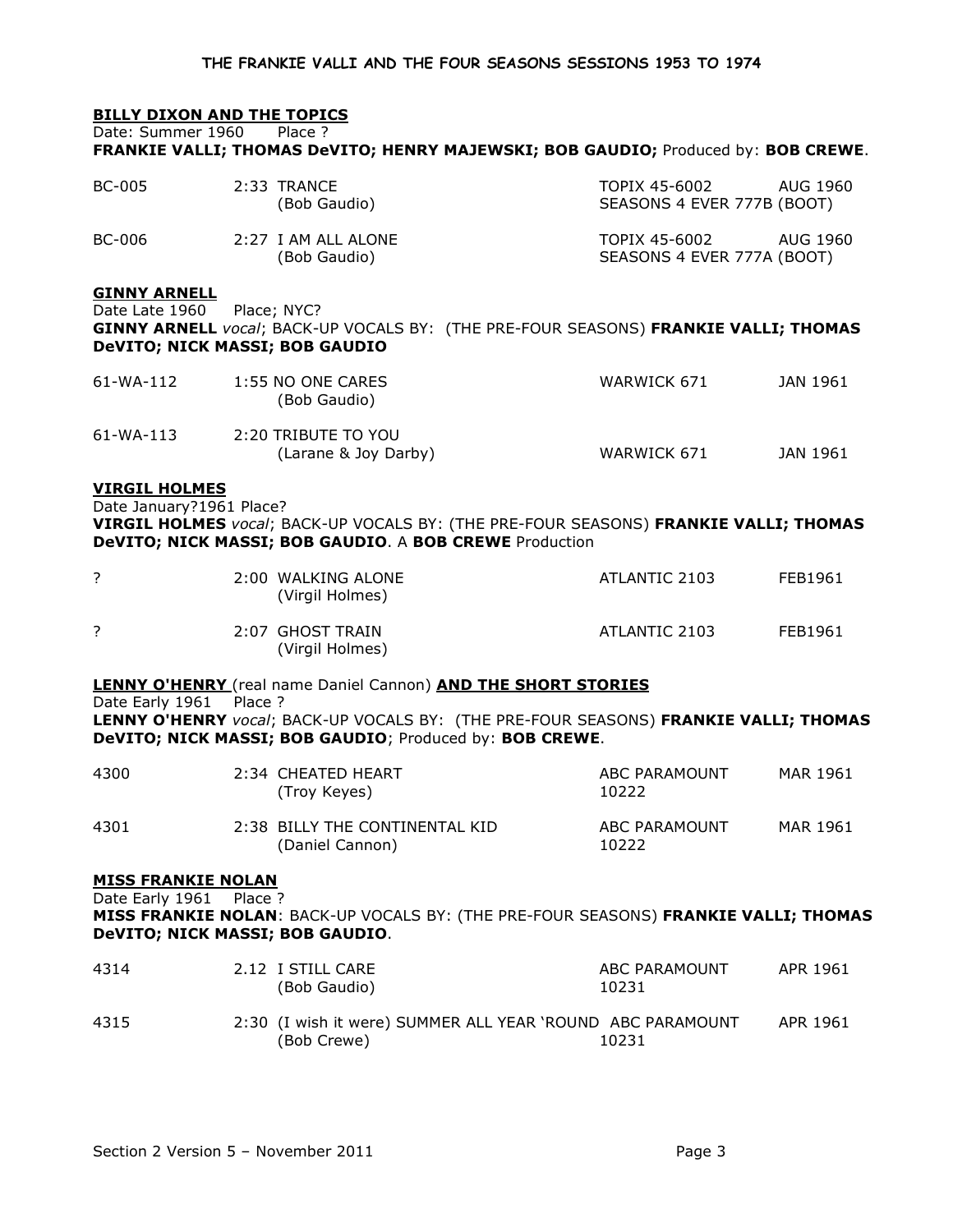# HAL MILLER AND THE RAYS

Date Spring 1961 BELL SOUND STUDIO, N.Y. THE RAYS (HAROLD "HAL" MILLER lead vocal; H. JAMES; J. JAMES;) BACK-UP VOCALS BY: (THE PRE-FOUR SEASONS) (FRANKIE VALLI; THOMAS DeVITO; HENRY MAJEWSKI; BOB GAUDIO;) Arranged & conducted by: CHARLES CALELLO; Produced by: BOB CREWE.

| BC-0014 | 2:20 AN ANGEL CRIED<br>(B.Gaudio)      | TOPIX 45-6003 | MAY 1961 |
|---------|----------------------------------------|---------------|----------|
| BC-0015 | 2:44 HOPE, FAITH AND DREAMS<br>(Crewe) | TOPIX 45-6003 | MAY 1961 |

Note: On Westcoast pressings the numbers are: BC-0014 with Delta # 40759 & 45-BC-0015 with Delta # 40759

MATTHEW REID (real name: David C. L'Hereaux. Also recorded under the name of D.C. LaRue) Date Spring 1961 Place ? MATHEW REID vocal; BACK-UP VOCALS BY: (THE PRE-FOUR SEASONS) FRANKIE VALLI; THOMAS DeVITO; NICK MASSI; BOB GAUDIO. A BOB CREWE Production.

| 4336 | 2:20 JANE<br>(David L'Heureaux – Bob Crewe) | ABC PARAMOUNT<br>10259 | JUN 1961 |
|------|---------------------------------------------|------------------------|----------|
| 4337 | 2:29 WHY START<br>(B.Crewe – B.Gaudio)      | ABC PARAMOUNT<br>10259 | JUN 1961 |

### JOHNNY HALO

Date Spring 1961 BELL SOUND STUDIO, N.Y.

JOHNNY HALO; vocal. BACK-UP VOCALS BY: (THE PRE-FOUR SEASONS) (FRANKIE VALLI; THOMAS DeVITO; NICK MASSI; BOB GAUDIO) Arranged by: SID BASS; Produced by: BOB CREWE.

| BC-00-16-1A | 2:10 BETTY JEAN<br>(Hunter; Samara; Halo)          | TOPIX 45-6004 | JUN 1961 |
|-------------|----------------------------------------------------|---------------|----------|
| BC-00-17-1C | 2:23 MORE LOVIN', LESS TALKIN'<br>(Crewe-L'Hereux) | TOPIX 45-6004 | JUN 1961 |

# FRANK HUBBELL AND THE HUBB-CAPS

Date June? 1961 BELL SOUND STUDIO, N.Y. BACK-UP VOCALS BY: THE PRE-FOUR SEASONS (FRANKIE VALLI; THOMAS DeVITO; HENRY MAJEWSKI; BOB GAUDIO) Arranged & conducted by "CALELLO"; Produced by: BOB CREWE.

| BC 0018 | 2:19 BROKEN DATE "Wild Side"<br>(Don Phillips)       | TOPIX 45-6005 | JULY 1961 |
|---------|------------------------------------------------------|---------------|-----------|
| BC 0019 | 2:23 BROKEN DATE "Bossa Nova Side"<br>(Don Phillips) | TOPIX 45-6005 | JULY 1961 |

Note: On Westcoast pressings the numbers are: BC-0018-2E with Delta # 46830 & BC 00-19-1E with Delta # 46830-X

There is little sonic evidence that the Four Seasons perform vocally on this track…..perhaps they appear instrumentally.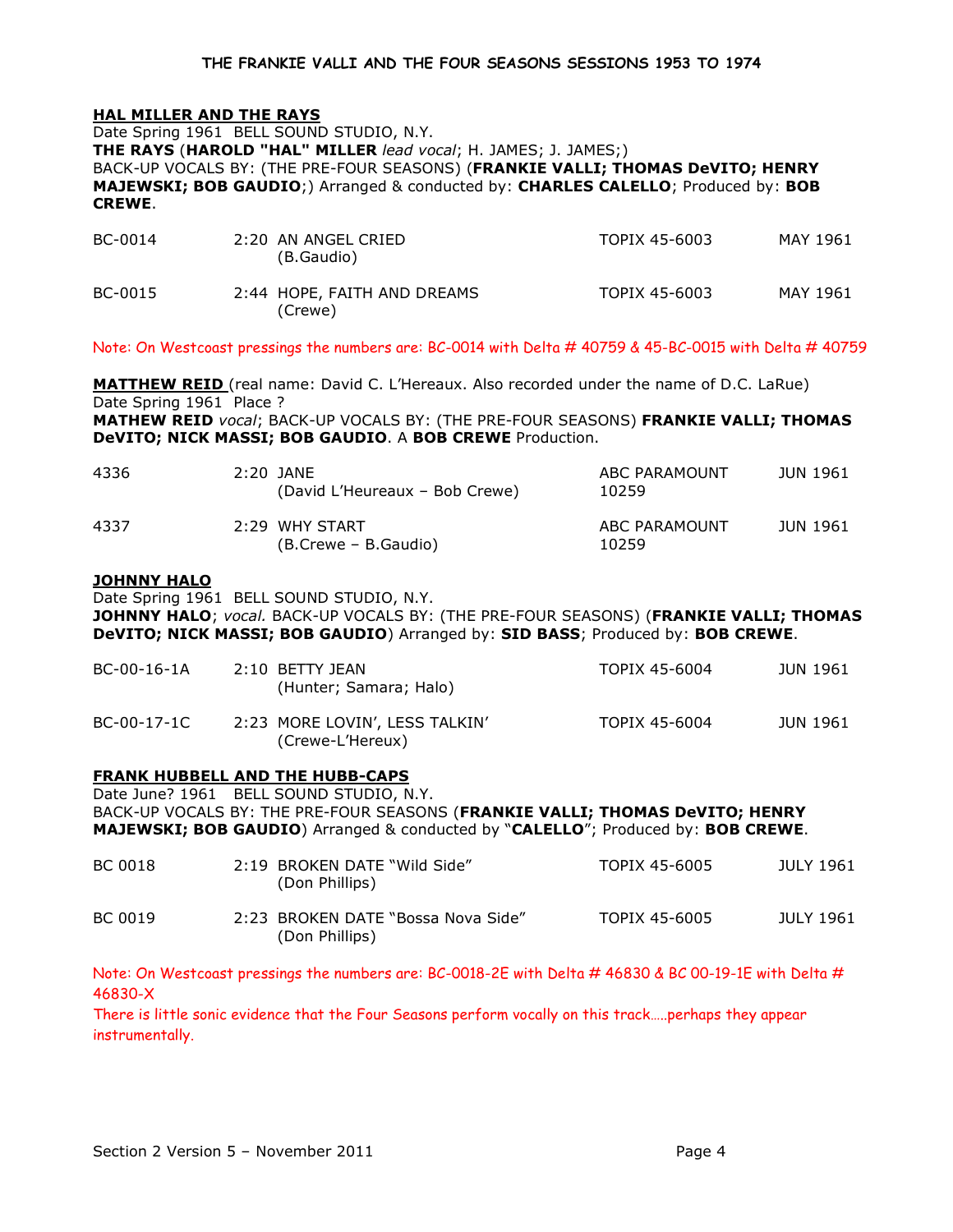MATTHEW REID (real name: David C. L'Hereaux. Also recorded under the name of D.C. LaRue) Date Summer 1961 BELL SOUND STUDIO, N.Y. MATTHEW REID; vocal; BACK-UP VOCALS BY: (THE PRE-FOUR SEASONS) FRANKIE VALLI; THOMAS DeVITO; NICK MASSI; BOB GAUDIO. Arranged & conducted by: SID BASS; Produced by: BOB CREWE.

| BC-00-20-1B | 2:09 LOLLIPOPS WENT OUT OF STYLE<br>(Crewe-L'Heureux) | TOPIX 45-6006 | AUG 1961 |
|-------------|-------------------------------------------------------|---------------|----------|
| BC-00-21-1C | 2:21 CRY MYSELF TO SLEEP<br>(Crewe-Gaudio)            | TOPIX 45-6006 | AUG 1961 |

### ALEX ALDA

Date Summer 1961? Place ? NICK MASSI vocal;BACK-UP VOCALS BY: THOMAS DeVITO; HENRY MAJEWSKI; BOB GAUDIO; Arranged by: NICK MASSI; Produced by: BOB CREWE.

| BC-00-23-1A | 3:02 LITTLE PONY | TOPIX 45-6007 | SEP 1961 |
|-------------|------------------|---------------|----------|
|             | (Massi-Gaudio)   |               |          |

Note: The above is a single sided 45

### HEDY, FREDDIE AND MEE TOO

Date: Fall 1961? Place NYC? HEDY SONTAG; Vocal; Back-up vocals (Probably) by (THE PRE-FOUR SEASONS) FRANKIE VALLI; THOMAS DeVITO; NICK MASSI; BOB GAUDIO. A Bob Crewe Production

| $TS-1-A$ | 2:38 SPINAROUND<br>(B. Crewe)                 | POP-SIDE PS1 | OCT 1961 |
|----------|-----------------------------------------------|--------------|----------|
| $TS-1-B$ | 2:18 PLAYING HARD TO GET<br>(H.Sontag-F.Espy) | POP-SIDE PS1 | OCT 1961 |

Note: Numbers on label are PS-1-A & PS-1-B. Writers on label are listed as (Crewe) & (Sontag-Espy) only.

LENNY O'HENRY (real name Daniel Cannon) Date Fall 1961? Place ? LENNY O'HENRY vocal; BACK-UP VOCALS BY: (POSSIBLY) (THE PRE-FOUR SEASONS) FRANKIE VALLI; THOMAS DeVITO; NICK MASSI; BOB GAUDIO

| 4345A | 2:15 THE TOUCH OF YOU<br>(B. Gaudio)     | ABC PARAMOUNT<br>10272 | NOV 1961 |
|-------|------------------------------------------|------------------------|----------|
| 4346B | 2:03 GOIN' TO A PARTY<br>(Daniel Cannon) | ABC PARAMOUNT<br>10272 | NOV 1961 |

# KEVIN McQUINN

Date 1961 Place ?

KEVIN McQUINN vocal; BACK-UP VOCALS (PROBABLY) BY: THE PRE-FOUR SEASONS FRANKIE VALLI; THOMAS DeVITO; NICK MASSI; BOB GAUDIO.Arranged and conducted by CHARLES CALELLO. Produced by BOB CREWE

| 2:10 EVERY STEP OF THE WAY<br>(E J Quinn) | DIAMOND 101 | NOV 1961 |
|-------------------------------------------|-------------|----------|
| 2:35 KEEP ME ON YOUR MIND<br>(E J Quinn)  | DIAMOND 101 | NOV 1961 |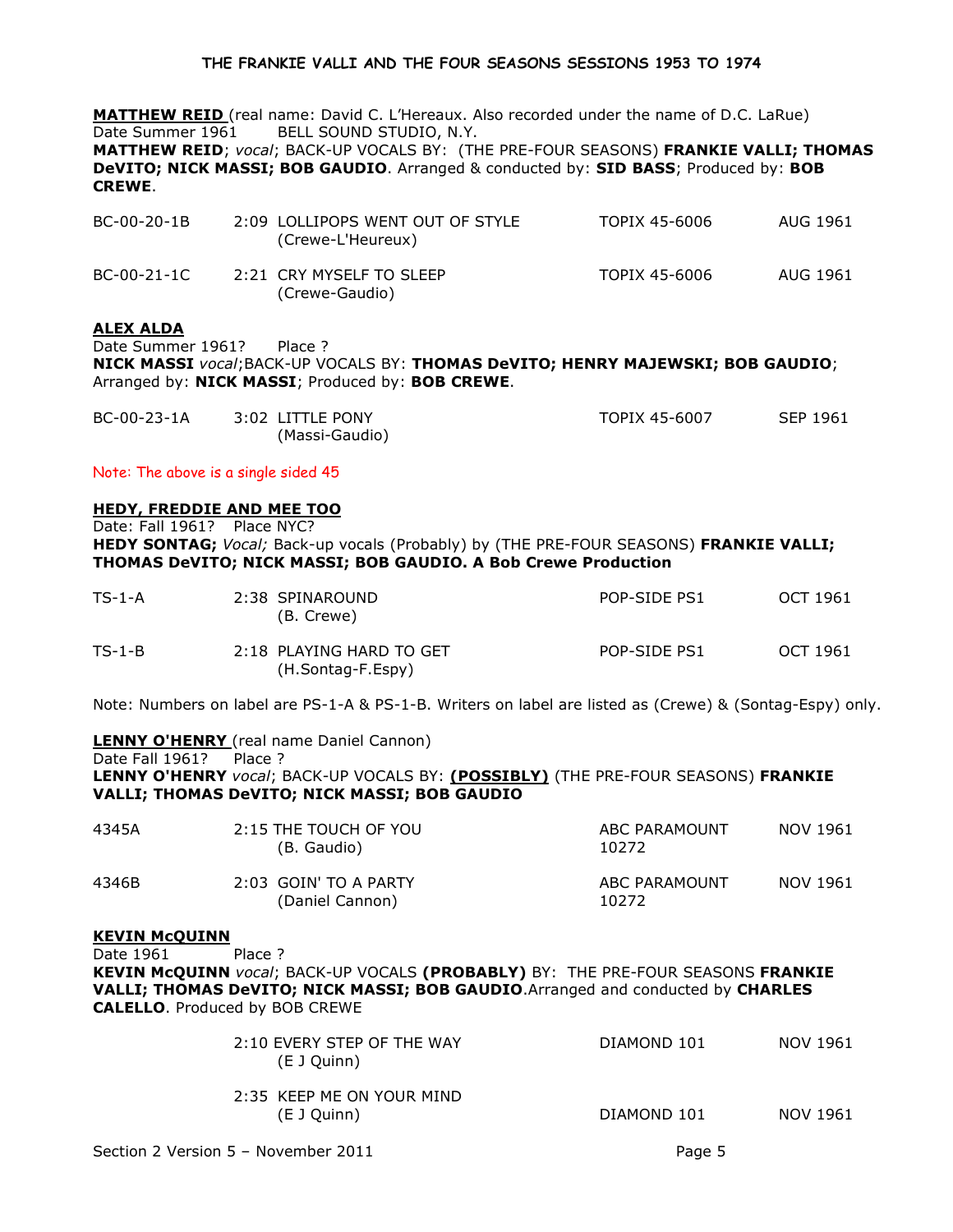# THE FOUR SEASONS RECORD UNDER THAT NAME FOR THE FIRST TIME ON GONE 5122 NOVEMBER 1961 FOR RELEASE IN DEC 1961 (See section 3 for that and subsequent Four Seasons recordings)

# VIRGIL HOLMES

Date Late?1961 Place?

VIRGIL HOLMES vocal; BACK-UP VOCALS BY: (THE FOUR SEASONS) FRANKIE VALLI; THOMAS DeVITO; NICK MASSI; BOB GAUDIO. Arranged by Charles Calello: Produced by: BOB CREWE

|  | THE MIDNIGHT ROLL<br>(Virgil Holmes)                                  | <b>WARNER BROS</b><br>5258 | DEC1961        |
|--|-----------------------------------------------------------------------|----------------------------|----------------|
|  | (not featuring the Four Seasons)<br>I'LL NEVER ASK<br>(Virgil Holmes) | <b>WARNER BROS</b><br>5258 | <b>DEC1961</b> |

DANNY & THE JUNIORS (with Guest Artists FREDDY CANNON and FRANKIE VALLI) (-1) Date Late 1961 Place ? DANNY RAPP - LEAD TENOR; DAVE WHITE; FRANK MAFFEI; JOE (TERRANOVA) TERRRY; BACK-UP VOCALS BY: FREDDY CANNON; FRANKIE VALLI. Frank Slay and his Orchestra.

| S-4092-T | 3:18 TWISTIN' ALL NIGHT LONG (-1)       | SWAN 4092, LP 506 | JAN 1962 |
|----------|-----------------------------------------|-------------------|----------|
|          | (Slay – Crewe)                          |                   |          |
|          | (B-side not featuring the Four Seasons) |                   |          |

**LENNY O'HENRY** (real name Daniel Cannon) Date Late 1961 Place N.Y.C. LENNY O'HENRY vocal; Back-up vocals (POSSIBLY) by THE FOUR SEASONS FRANKIE VALLI; THOMAS DeVITO; NICK MASSI; BOB GAUDIO

| 2:18 MR MOONLIGHT<br>(B.Crewe – D. Cannon)  | SMASH 1800 | JAN 1962 |
|---------------------------------------------|------------|----------|
| 2:47 BURNING MEMORIES<br>(B.Crewe – S.Bass) | SMASH 1800 | JAN 1962 |

### **BILLY DIXON AND THE TOPICS**

Date Late 1961 Place ? FRANKIE VALLI vocals: BACK\_UP VOCALS; THOMAS DeVITO; NICK MASSI; BOB GAUDIO; Produced by: BOB CREWE.

| BC-00-22-A      | 2:35 LOST LULLABYE<br>(Crewe-Gaudio) | TOPIX 45-6008 | JAN1962 |
|-----------------|--------------------------------------|---------------|---------|
| <b>BC-005-B</b> | 2:33 TRANCE<br>(Bob Gaudio)          | TOPIX 45-6008 | JAN1962 |

### ACE KENNEDY AND THE CANDIES

Date Late 1961 Place? ACE KENNEDY vocals: BACK-UP VOCALS BY: THE FOUR SEASONS (FRANKIE VALLI; THOMAS DeVITO; NICK MASSI; BOB GAUDIO;)

| PHW 22549 | DOWN WHERE THE GANG HANGS OUT<br>(B.Crewe – S.Bass) | PHILIPS 40091 | JAN 1962 |
|-----------|-----------------------------------------------------|---------------|----------|
| PHW 22550 | 2:36 TEL-A-WOMAN                                    | PHILIPS 40091 | JAN 1962 |

Section 2 Version 5 – November 2011 **Page 6**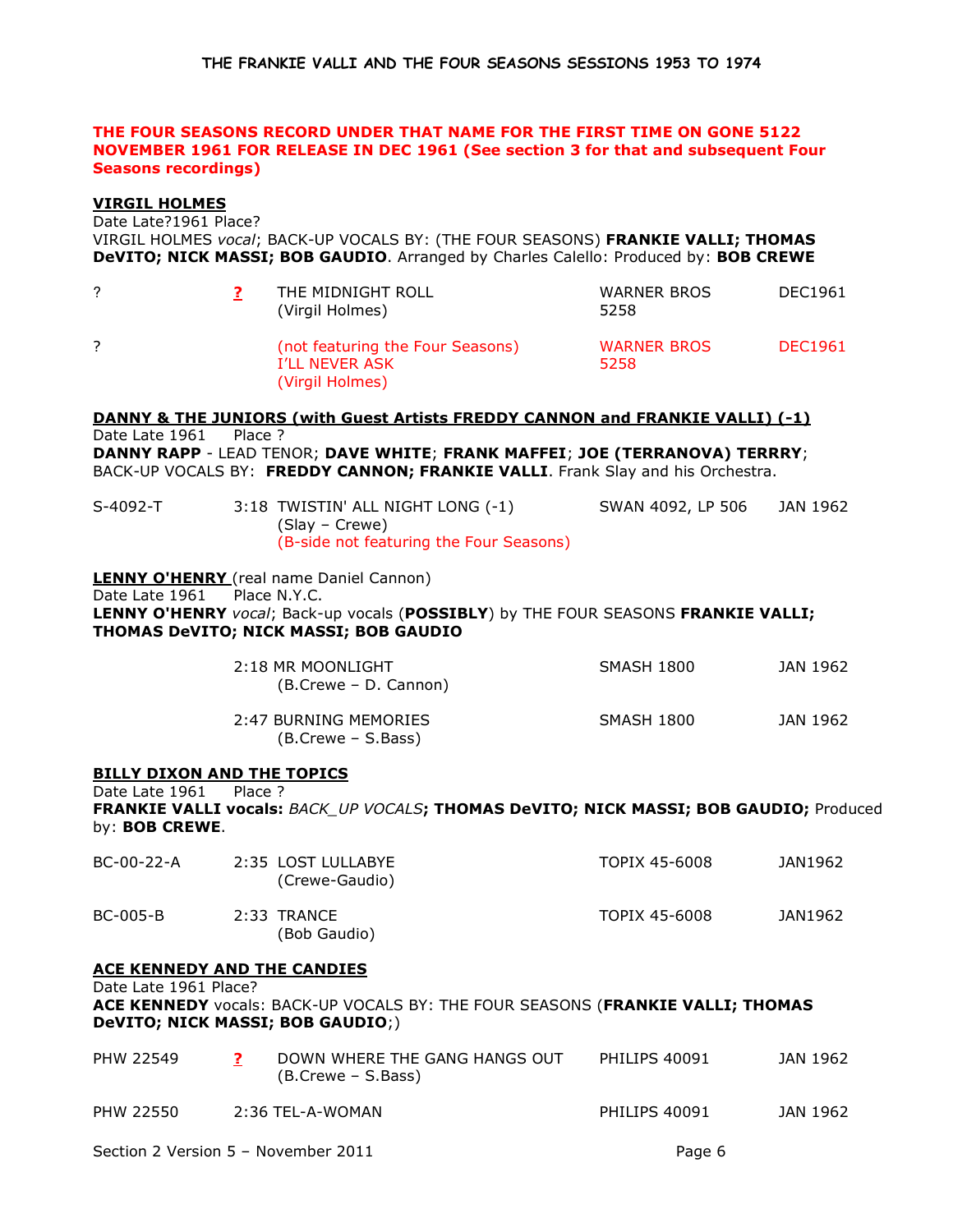(B.Crewe – B.Gaudio)

### JOHNNY CABOTT

Date Late 1961 Place ? JOHNNY CABOTT vocal; BACK-UP VOCALS BY: THE FOUR SEASONS FRANKIE VALLI; THOMAS DeVITO; NICK MASSI; BOB GAUDIO. Arranged by CHARLES CALELLO; Produced by BOB CREWE.

| ZTSP 55765 | 2:38 NIGHT AND DAY<br>(Cole Porter) | COLUMBIA 42283 | JAN 1962 |
|------------|-------------------------------------|----------------|----------|
| ZTSP 55766 | 2:55 ON MY OWN AGAIN<br>(B. Crewe)  | COLUMBIA 42283 | JAN 1962 |

# TOM LEGEND

Date Late 1961 Place ?

TOMMY (PAYNE) CREWE vocal; BACK-UP VOCALS BY: A-side (Probably)THE FOUR SEASONS FRANKIE VALLI; THOMAS DeVITO; NICK MASSI; BOB GAUDIO. B-side Unknown girl vocalists plus (probably)THE FOUR SEASONS FRANKIE VALLI; THOMAS DeVITO; NICK MASSI; BOB GAUDIO Produced by: BOB CREWE.

| $? - A$ | 2:38 WHERE I BELONG<br>(B.Crewe)                       | COLPIX 619 | JAN? 1962 |
|---------|--------------------------------------------------------|------------|-----------|
| $? - B$ | 1:55 I'M ALWAYS CHASING RAINBOWS<br>(McCarthy-Carroll) | COLPIX 619 | JAN? 1962 |

## KEVIN McQUINN

Date Jan ?1962 Place ? KEVIN McQUINN vocal; BACK-UP VOCALS BY: THE FOUR SEASONS FRANKIE VALLI; THOMAS DeVITO; NICK MASSI; BOB GAUDIO. Produced by: BOB CREWE.

|  | 2:42 ADVENTURE<br>(B.Crewe – S.Bass-T.Rice) | DIAMOND 109 | FEB 1962 |
|--|---------------------------------------------|-------------|----------|
|  | SAME TIME, SAME PLACE<br>(E.J.Quinn)        | DIAMOND 109 | FEB 1962 |

MATTHEW REID (real name: David C. L'Hereaux. Also recorded under the name of D.C. LaRue) Date Jan ?1962 Place ? MATHEW REID vocal; BACK-UP VOCALS BY: THE FOUR SEASONS FRANKIE VALLI; THOMAS DeVITO; NICK MASSI; BOB GAUDIO. Produced by BOB CREWE

| 4399                   | THROUGH MY TEARS<br>(L'Heureaux)               | ABC PARAMOUNT<br>10305 | FEB 1962 |
|------------------------|------------------------------------------------|------------------------|----------|
| 4400                   | ME TARZAN TWIST (BWANA UNGAUA)<br>(L'Heureaux) | ABC PARAMOUNT<br>10305 | FEB 1962 |
| <b>MARC VAI FNTINO</b> |                                                |                        |          |

### <u>MARC VALENTINO</u>

Date Spring 1962 Place ? MARC VALENTINO vocal; BACK-UP VOCALS BY: THE FOUR SEASONS FRANKIE VALLI; THOMAS DeVITO; NICK MASSI; BOB GAUDIO.

|  | HEY, YOU'RE LOOKING GOOD<br>(B.Crewe – S.Bass) | <b>SWAN S4135S</b> | APR 1962 |
|--|------------------------------------------------|--------------------|----------|
|  | DO IT                                          | <b>SWAN S4135S</b> | APR 1962 |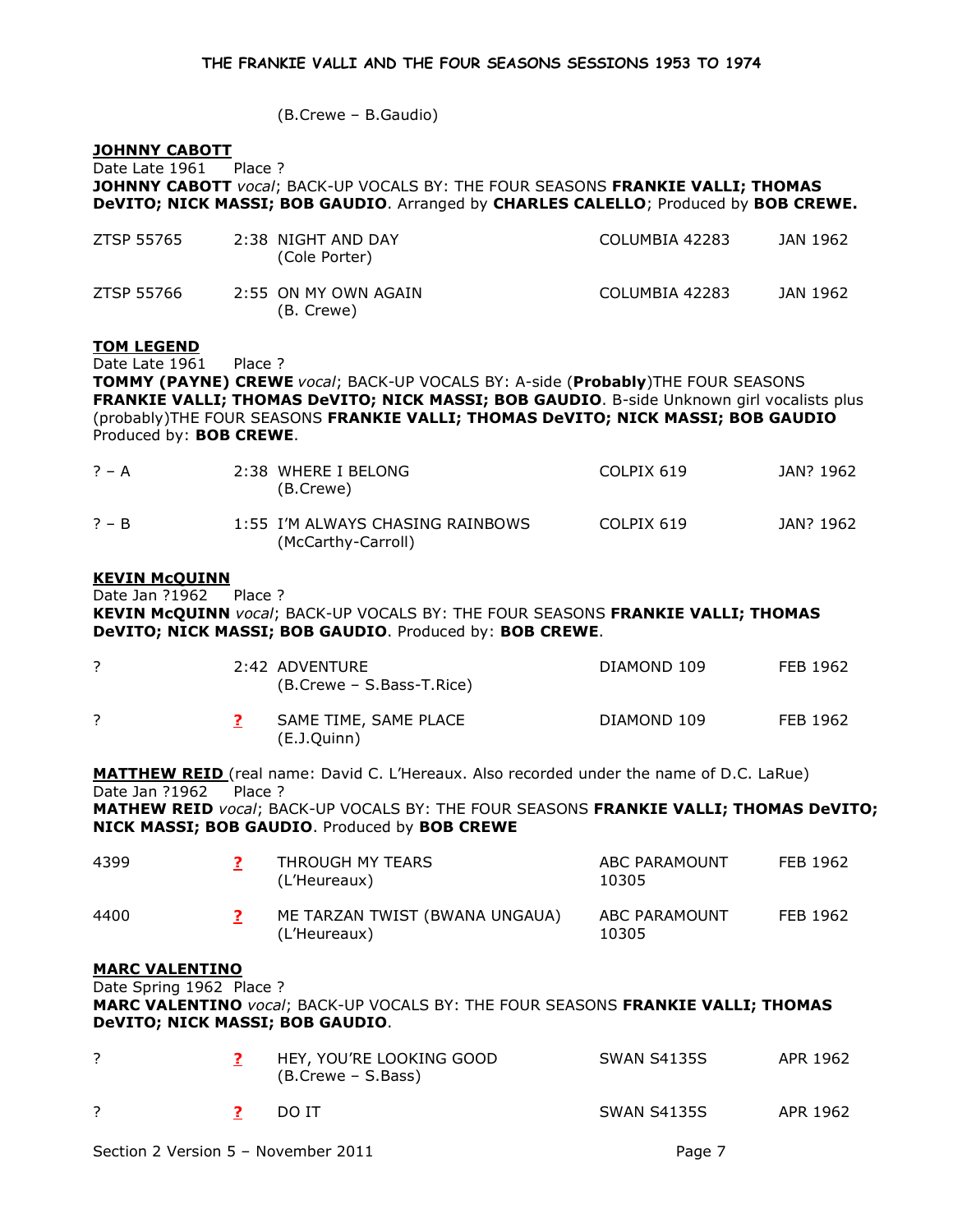(B.Crewe – D L'Heureux)

# GIGI PARKER

Date recorded: 28. March 1962 Place ? GIGI PARKER vocal; BACK-UP VOCALS BY: THE FOUR SEASONS FRANKIE VALLI; THOMAS DeVITO; NICK MASSI; BOB GAUDIO. Directed by CHARLES CALELLO. Produced by: BOB CREWE.

| 111.979 | 2:08 SOMEDAY, SOMEWAY<br>(Bob Gaudio) | <b>CORAL 62314</b> | APR 1962 |
|---------|---------------------------------------|--------------------|----------|
| 111.980 | 2:08 LONELY GIRL BLUE<br>(Bob Gaudio) | CORAL 62314        | APR 1962 |

# THE RAYS Featuring Hal Miller

Date Spring 1962 Place ? THE RAYS (HAROLD "HAL" MILLER lead vocal; H. JAMES; J. JAMES; BACK-UP VOCALS BY: THE FOUR SEASONS (FRANKIE VALLI; THOMAS DeVITO; HENRY MAJEWSKI; NICK MASSI; BOB GAUDIO;) Arr. / Cond. By SID BASS. Produced by: BOB CREWE.

| N90W 1626<br>(BC 111) | 2:31 ARE YOU HAPPY NOW (Yeah Yeah Song)<br>(B. Crewe, S. Bass) | <b>PERRI 1004</b> | MAY 1962 |
|-----------------------|----------------------------------------------------------------|-------------------|----------|
| N90W 1627<br>(BC 112) | 2:29 BRIGHT BROWN EYES<br>(B. Crewe, S. Bass)                  | <b>PERRI 1004</b> | MAY 1962 |

# THE TOPICS

Date Early 1961 Place ? THE TOPICS : FRANKIE VALLI; THOMAS DeVITO; CHARLES CALLELLO; Arranged & conducted by: SID BASS; Produced by: BOB CREWE.

| N90W-1632 | 2:35 THE GIRL IN MY DREAMS | <b>PERRI 1007</b> | MAY 1962 |
|-----------|----------------------------|-------------------|----------|
| (BC 120)  | (Josia-Davis-Ling)         |                   |          |

Note: The above is a single sided 45

### KEVIN McQUINN

Date Mid 1962 Place ? KEVIN McQUINN vocal; BACK-UP VOCALS BY: THE FOUR SEASONS FRANKIE VALLI; THOMAS DeVITO; NICK MASSI; BOB GAUDIO. Produced by: BOB CREWE.

|  | PHILLY-DEL-FI-YEA<br>(B.Gaudio)   | DIAMOND 124 | JUN 1962 |
|--|-----------------------------------|-------------|----------|
|  | TURN BACK<br>(B.Crewe – B.Gaudio) | DIAMOND 124 | JUN 1962 |

# JERRY JACKSON

Date Mid 1962 Place?

JERRY JACKSON vocal; BACK-UP VOCALS BY: THE FOUR SEASONS FRANKIE VALLI; THOMAS DeVITO; NICK MASSI; BOB GAUDIO. Produced by: BOB CREWE.

| $2:30$ SHE LIED            | KAPP K496 | JULY 1962 |
|----------------------------|-----------|-----------|
| (B.Crewe – B.Gaudio)       | KAPP K511 | JAN 1963  |
| 2:44 WIDE AWAKE IN A DREAM | КАРР К496 | JULY 1962 |
| (B.Crewe – B.Gaudio)       | KAPP K511 | JAN 1963  |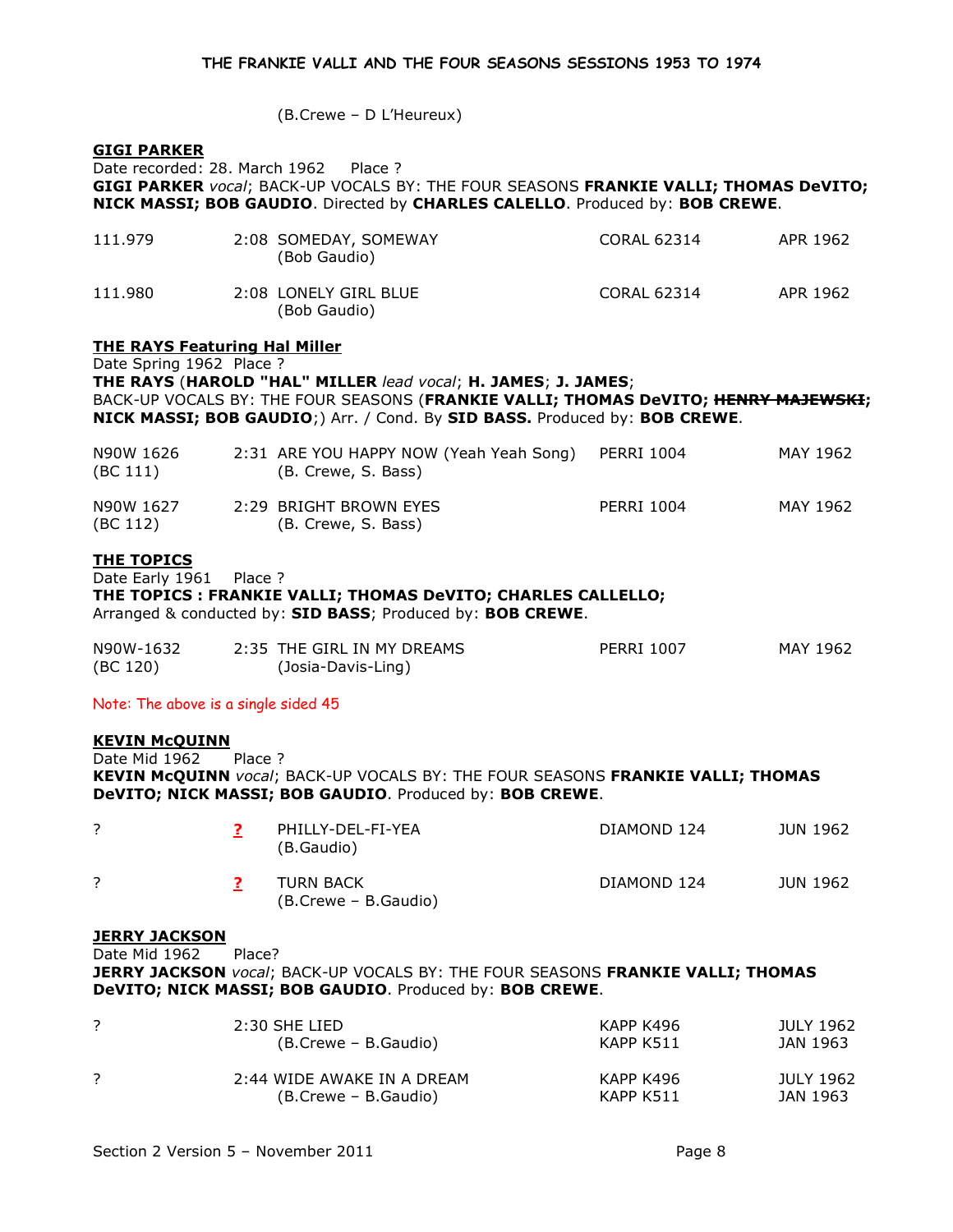# JOHN COREY

Date Mid 1962 Place ? JOHN COREY vocal; BACK-UP VOCALS BY: THE FOUR SEASONS FRANKIE VALLI; THOMAS DeVITO; NICK MASSI; BOB GAUDIO. ; Produced by: BOB CREWE

| 62-2647 | 2:23 I'LL FORGET | VEEJAY 466 | OCT 1962 |
|---------|------------------|------------|----------|
|         | (Crewe – Gaudio) |            |          |
| 62-2648 | 2:20 POLLYANNA   | VEEJAY 466 | OCT 1962 |
|         | (Crewe – Gaudio) |            |          |

### **JOHNNY HALO**

Date Mid 1962 Place ? JOHNNY HALO; vocal; BACK-UP VOCALS BY: THE FOUR SEASONS FRANKIE VALLI; THOMAS DeVITO; NICK MASSI; BOB GAUDIO; Produced by: BOB CREWE

| SS-109-E | <b>ERRAND BOY</b><br>(Michael Hart) | SOUTHERN SOUND<br>109 | OCT 1962 |
|----------|-------------------------------------|-----------------------|----------|
| SS-109-R | <b>BABY SITTER</b>                  | SOUTHERN SOUND<br>109 | OCT 1962 |

Note: The artist on "Baby Sitter" is most likely listed as Cindi Price, whatever that means.

### THE KOKOMOS

Date Early? 1962 Place ?

THE KOKOMOS : LEAD Vocal unknown BACK-UP VOCALS BY: THE FOUR SEASONS (FRANKIE VALLI; THOMAS DeVITO; NICK MASSI; BOB GAUDIO;) Produced by: BOB CREWE.

| $G-881$ | 2:24 YOURS TRULY<br>(Crewe) | GONE 5134 | NOV 1962 |
|---------|-----------------------------|-----------|----------|
| $G-882$ | 2:20 MAMMA'S BOY<br>(Crewe) | GONE 5134 | NOV 1962 |

MATTHEW REID (real name: David C. L'Hereaux. Also recorded under the name of D.C. LaRue) Date Early? 1962 Place ?

MATHEW REID vocal; BACK-UP VOCALS BY: (POSSIBLY) THE FOUR SEASONS FRANKIE VALLI; THOMAS DeVITO; NICK MASSI; BOB GAUDIO. Produced by: BOB CREWE.

| 1238-A | 2:08 FADED ROSES 'THE TOP 40 SONG'<br>(B.Crewe – B.Gaudio) | SCEPTER 1238 | NOV 1962 |
|--------|------------------------------------------------------------|--------------|----------|
| 1238-B | <b>TOMORROW</b><br>(B.Crewe – S.Bass)                      | SCEPTER 1238 | NOV 1962 |

## **JERRY JACKSON**

Date Mid 1962 Place? JERRY JACKSON vocal; BACK-UP VOCALS BY: THE FOUR SEASONS FRANKIE VALLI; THOMAS DeVITO; NICK MASSI; BOB GAUDIO. Produced by: BOB CREWE.

| 2:43 GYPSY EYES<br>(B.Crewe – B.Gaudio) | KAPP K511 | JAN 1963 |
|-----------------------------------------|-----------|----------|
| 3:13 TURN BACK<br>(B.Crewe – B.Gaudio)  | KAPP K511 | JAN 1963 |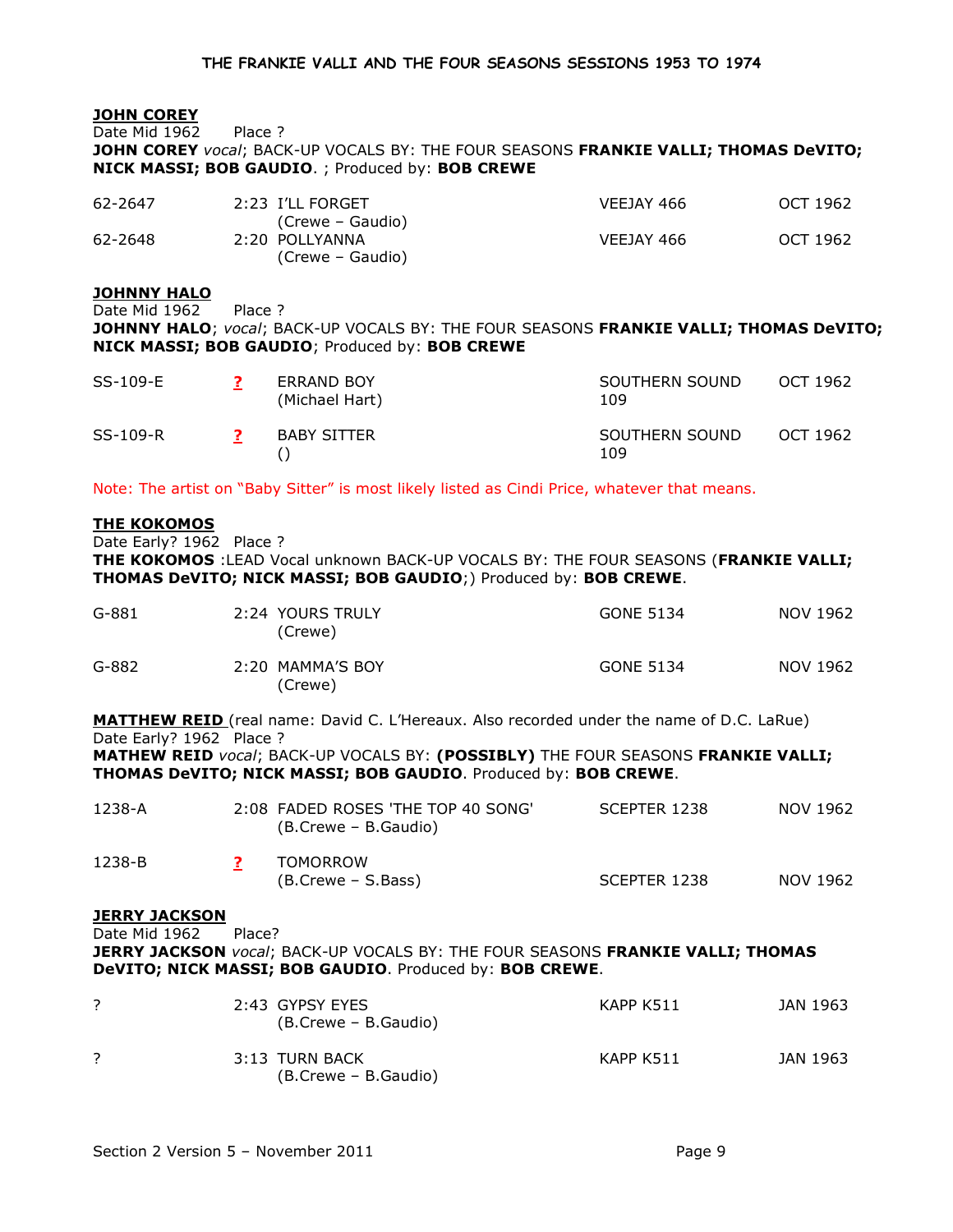# CHUCK JACKSON

Date Mid ?1962 Place NYC? CHUCK JACKSON vocal; BACK-UP VOCALS BY: THE FOUR SEASONS FRANKIE VALLI; THOMAS DeVITO; NICK MASSI; BOB GAUDIO.

| ∽ | 2:07 ANOTHER DAY | WAND LP 645 | 1963 |
|---|------------------|-------------|------|
|   | (Bob Gaudio)     |             |      |

# RED APPLE AND THE TURNOVERS

RED APPLE AND THE TURNOVERS Date ?1962 Place

LEAD VOCAL unknown BACK-UP VOCALS BY: THE FOUR SEASONS FRANKIE VALLI; THOMAS DeVITO; NICK MASSI; BOB GAUDIO

|                          | TIN LIZZY             | VIVID 1001        | MAR 1963 |
|--------------------------|-----------------------|-------------------|----------|
| $\overline{\phantom{0}}$ | TIN LIZZY SLEIGH RIDE | <b>VIVID 1001</b> | MAR 1963 |

# L.B. WILSON

Date Early 1963 Place

L.B.WILSON vocal: BACK-UP VOCALS BY: THE FOUR SEASONS FRANKIE VALLI; THOMAS DeVITO; NICK MASSI; BOB GAUDIO.

| $2:15$ DONT<br>(B.Crewe – S.Bass)    | <b>VIVID 1002</b> | MAR 1963 |
|--------------------------------------|-------------------|----------|
| 2:15 POCO LOCO<br>(B.Crewe – S.Bass) | VIVID 1002        | MAR 1963 |

### DIANE RENAY

Date Early 1963 Place

DIANE RENAY vocal: BACK-UP VOCALS BY: unknown female vocalists and POSSIBLY THE FOUR SEASONS FRANKIE VALLI; THOMAS DeVITO; NICK MASSI; BOB GAUDIO.

|  | 2:25 TENDER<br>(B.Crewe – D. L'Heureaux)  | ATCO 6262 | APR 1963 |
|--|-------------------------------------------|-----------|----------|
|  | DIME A DOZEN<br>(B.Crewe – D. L'Heureaux) | ATCO 6262 | APR 1963 |

### **THE KOKOMOS**

Date ?Spring 1963? Place?

THE KOKOMOS : LEAD Vocal unknown BACK-UP VOCALS BY: THE FOUR SEASONS (FRANKIE VALLI; THOMAS DeVITO; NICK MASSI; BOB GAUDIO) Arranged and Conducted by "CALELLO"; "A Bob Crewe Production"

| JOZ 438 | 2:24 NO LIES<br>(R.Boulanger)              | JOSIE 906 | APR 1963 |
|---------|--------------------------------------------|-----------|----------|
| JOZ 439 | 2:22 OPEN HOUSE PARTY<br>(Crewe – Calello) | JOSIE 906 | APR 1963 |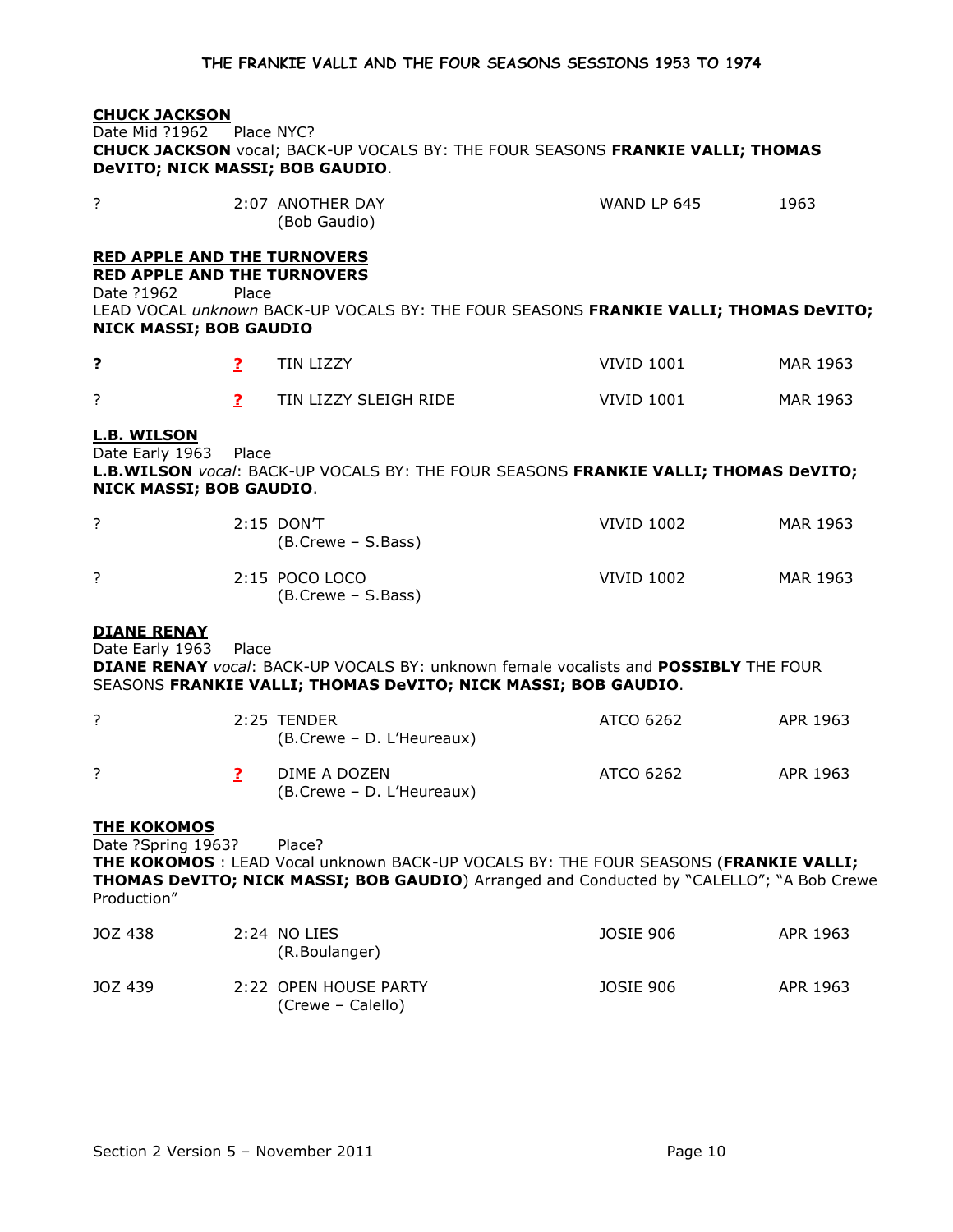# JOHN COREY

Date ?Spring 1963 Place: STEA-PHILLIPS STUDIO N.Y.C. JOHN COREY vocal; BACK-UP VOCALS BY: (POSSIBLY) THE FOUR SEASONS: FRANKIE VALLI; THOMAS DeVITO; NICK MASSI; BOB GAUDIO. Arr. by Calello; Produced by: BOB CREWE. 63-3157 2:44 HEY LITTLE RUNAROUND VEE-JAY 514 1963 (Crewe-L'Heureux) 63-3158 2:14 THE PRETTIEST GIRL I'VE KISSED TODAY VEE-JAY 514 1963 (Boulanger) LARRY LEE Date Mid?1962 Place ? BOB GAUDIO; vocal. BACK-UP VOCALS BY: (-1) FRANKIE VALLI; THOMAS DeVITO; NICK MASSI. (-2) female chorus. Produced by: BOB CREWE. ZTSP 89465-1A 2:21 LITTLE LANA (-1) GENIUS 2100 MAY 1963 (Riley-Wilkins) ZTSP 89464-1B 2:10 STOOD UP (-2) GENIUS 2100 MAY 1963 (Grey-West)

## THE HIGH KEYES

Date recorded: 3. May 1963 Place? THE HIGH KEYES lead vocal TROY KEYES: BACK-UP VOCALS BY: THE FOUR SEASONS FRANKIE VALLI; THOMAS DeVITO; NICK MASSI; BOB GAUDIO and others unknown; Produced by: BOB CREWE.

| 63C-6957 | <b>SEARCHING</b>                                                              | ATCO UNRELEASED |          |
|----------|-------------------------------------------------------------------------------|-----------------|----------|
| 63C-6960 | 2:51 QUE SERA SERA<br>(Whatever Will Be, Will Be)<br>(R.Evans - J.Livingston) | ATCO 6268       | MAY 1963 |
| 63C-6961 | 2:21 DADDY OHH, LONG LEGS<br>(B.Crewe - T.Keyes)                              | ATCO 6268       | MAY 1963 |

# THE PAGE BOYS

Date recorded: 7. May 1963 Place?

THE PAGE BOYS vocals PHIL MELILLO; RALPH DE CAPUA; RALPH RIZZULO: (POSSIBLY) BACK-UP VOCALS BY: THE FOUR SEASONS FRANKIE VALLI; THOMAS DeVITO; NICK MASSI; BOB GAUDIO Produced by Frankie Valli and Bob Gaudio

| 113439 | 2:14 OLE BUTTERMILK SKY<br>(H.Carmichael - J Brooks)            | <b>DECCA 31505</b> | JUN 1963 |
|--------|-----------------------------------------------------------------|--------------------|----------|
| 113440 | IF TEARS COULD SPEAK<br>(P. Melillo - R. De Capua - R. Rizzulo) | DECCA 31505        | JUN 1963 |

# HEDY SONTAG

Date Mid? 1963 Place

HEDY SONTAG vocal: BACK-UP VOCALS BY: THE FOUR SEASONS FRANKIE VALLI: THOMAS DeVITO: NICK MASSI; BOB GAUDIO. Produced by: BOB CREWE.

| 2:58 ANYMORE       | <b>VEE JAY 540</b> | <b>JUL 1963</b> |
|--------------------|--------------------|-----------------|
| (B.Crewe – S.Bass) |                    |                 |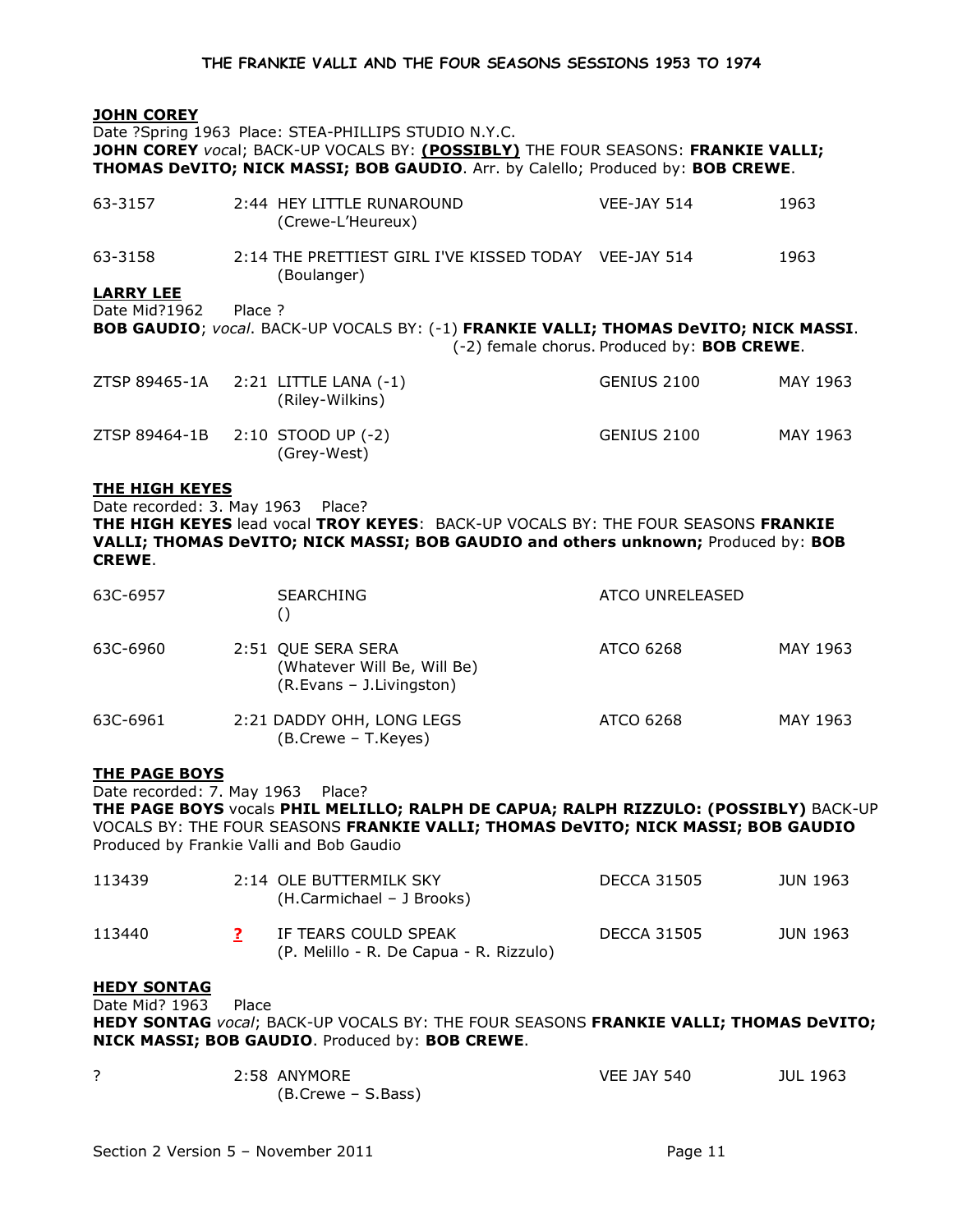| ?                                                                      | $\overline{2}$ | <b>HELLO HEARTACHE</b><br>(B.Crewe - S.Bass)                                                                                                                                                                                          | VEE JAY 540       | <b>JUL 1963</b>  |
|------------------------------------------------------------------------|----------------|---------------------------------------------------------------------------------------------------------------------------------------------------------------------------------------------------------------------------------------|-------------------|------------------|
| <b>KEVIN MCQUINN</b><br>Date Mid ?1963                                 | Place ?        | KEVIN McQUINN vocal; BACK-UP VOCALS (POSSIBLY) BY: THE FOUR SEASONS FRANKIE VALLI;<br>THOMAS DeVITO; NICK MASSI; BOB GAUDIO. Produced by: BOB CREWE.                                                                                  |                   |                  |
| $\overline{?}$                                                         | $\overline{?}$ | <b>SATISFIED</b><br>(B.Crewe - R.Boulanger)                                                                                                                                                                                           | <b>VIVID 1003</b> | AUG 1963         |
| ?                                                                      |                | 2:33 IT'S ONLY ME<br>(R.Boulanger)                                                                                                                                                                                                    | <b>VIVID 1003</b> | AUG 1963         |
| <b>CHOLIE MAYE</b><br>Date Mid? 1963<br><b>VALBO Music Corporation</b> | Place          | <b>CHOLIE MAYE</b> vocal; BACK-UP VOCALS (POSSIBLY) BY: THE FOUR SEASONS FRANKIE VALLI;<br>THOMAS DeVITO; NICK MASSI; BOB GAUDIO. Produced by: Frankie Valli and Bob Gaudio for                                                       |                   |                  |
| ?                                                                      |                | 2:17 YOU WILL NEVER GET AWAY<br>(C. Calello)                                                                                                                                                                                          | <b>GOLD 212</b>   | AUG 1963         |
| ?                                                                      |                | 3:01 CRY FOR ME<br>(B.Gaudio)                                                                                                                                                                                                         | GOLD 212          | AUG 1963         |
| <b>VAN TREVOR</b><br>Date Mid 1963                                     | Place ?        | VAN TREVOR vocal; BACK-UP VOCALS (POSSIBLY) BY: THE FOUR SEASONS FRANKIE VALLI;<br>THOMAS DeVITO; NICK MASSI; BOB GAUDIO.                                                                                                             |                   |                  |
| ZTSP 89624                                                             |                | 2.31 A FLING OF THE PAST<br>(Bob Boulanger)                                                                                                                                                                                           | <b>VIVID 1004</b> | <b>SEPT 1963</b> |
| ZTSP 89625                                                             |                | 2.32 C'MON NOW BABY<br>(Crewe-Boulanger)                                                                                                                                                                                              | <b>VIVID 1004</b> | <b>SEPT 1963</b> |
|                                                                        |                | Note: Backing supposedly by Nino and The Ebbtides according to some sources ?                                                                                                                                                         |                   |                  |
| <b>THE HIGH KEYES</b><br>by: BOB CREWE.                                |                | Dates recorded: 3. May 1963 (Girl) & 7. Sept 1963 (Mama)<br>THE HIGH KEYES lead vocal TROY KEYES: BACK-UP VOCALS (POSSIBLY) BY: THE FOUR SEASONS<br>FRANKIE VALLI; THOMAS DeVITO; NICK MASSI; BOB GAUDIO and others unknown; Produced |                   |                  |
| 63C-6959                                                               | $\mathbf{P}$   | YOU'RE MY GIRL                                                                                                                                                                                                                        | ATCO 6276         | OCT 1963         |

| , CCC JUU | וויים וויו שטטו<br>(I'VE GOT A RIGHT TO LOVE YOU)<br>(B.Crewe – T.Keyes) | <b>AI YY VY</b> | <b>UUI 170J</b> |
|-----------|--------------------------------------------------------------------------|-----------------|-----------------|
| 63C-7225  | PISTOL PACKIN' MAMA<br>(A.Dexter)                                        | ATCO 6276       | OCT 1963        |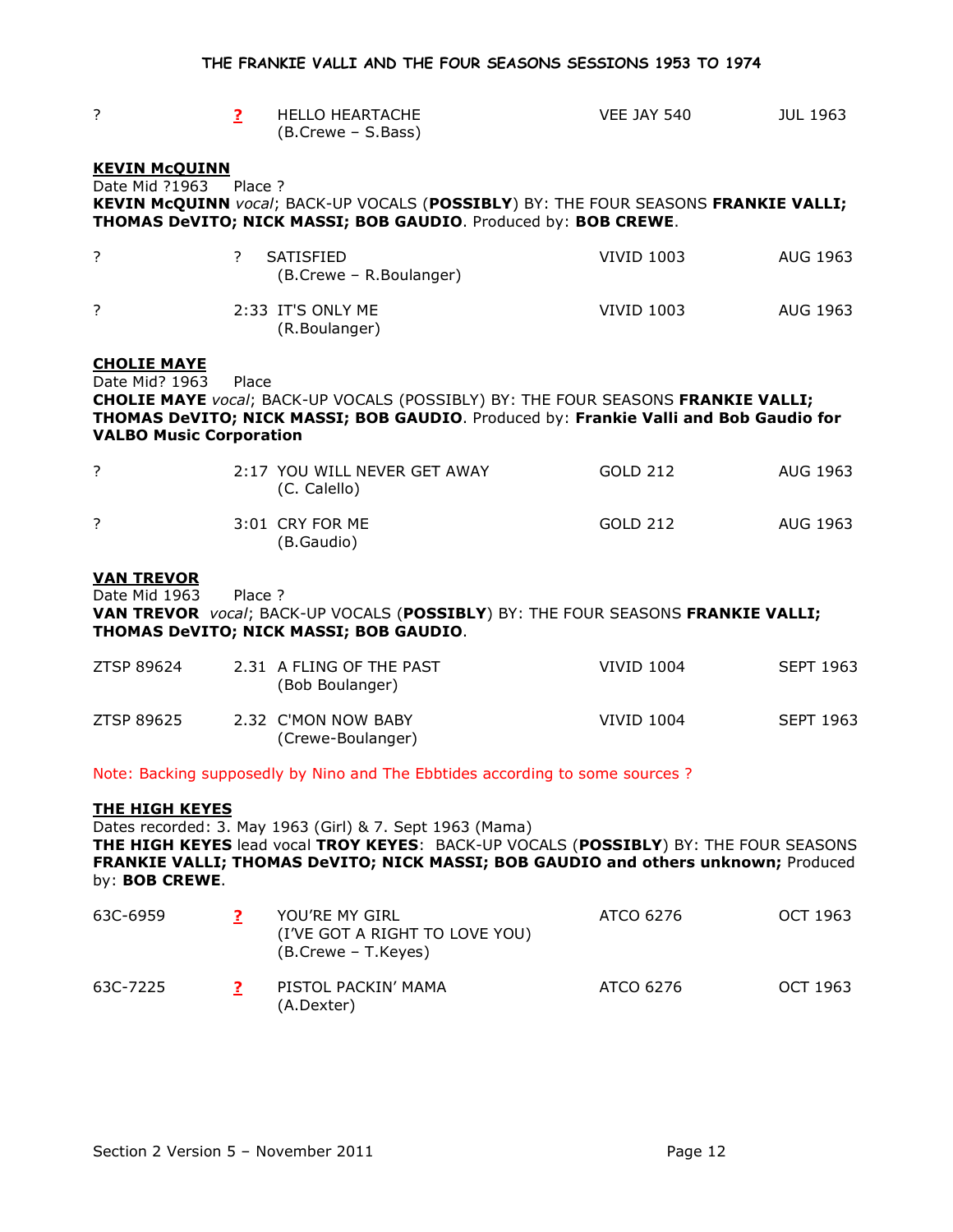### WADE FLEMONS

Date:Fall ?1963 Place NYC?

WADE FLEMONS vocal; Back-up vocals (POSSIBLY) by THE FOUR SEASONS FRANKIE VALLI; THOMAS DeVITO; NICK MASSI; BOB GAUDIO. Arranged & conducted by: "CALELLO"; Produced by: GAUDIO-VALLI.

|  | 2:39 WATCH OVER HER<br>(B.Gaudio-F.Valli) | <b>VEE JAY 587</b> | NOV 1963 |
|--|-------------------------------------------|--------------------|----------|
|  | WHEN IT RAINS IT POURS<br>(W.Flemons)     | <b>VEE JAY 587</b> | NOV 1963 |

### EVAN MITCHELL

Date Mid 1963 Place ?

EVAN MITCHELL vocal; BACK-UP VOCALS BY: THE FOUR SEASONS FRANKIE VALLI; THOMAS DeVITO; NICK MASSI; BOB GAUDIO. Arranged & conducted by: "CALELLO"; Produced by: BOB CREWE.

| 6095 | 2:07 GET BACK IN DE BED<br>(Crewe-Rambeau-Rehak) | MAI A 471 | DEC 63 |
|------|--------------------------------------------------|-----------|--------|
| 6096 | 2:11 POLLYANNA<br>(B.Crewe-B.Gaudio)             | MAI A 471 | DEC 63 |

## LARRY AND THE LEGENDS

November 19th 1963 Place ATLANTIC STUDIOS N.Y.C.

LARRY SANTOS vocal; BACK-UP VOCALS BY: THE FOUR SEASONS: FRANKIE VALLI; THOMAS DeVITO; NICK MASSI; BOB GAUDIO. Arranged & conducted by: "CALELLO"; Engineer: TOM DOWD; Produced by: BOB CREWE.

| A-7413 | 2:15 DON'T PICK ON MY BABY<br>(Crewe-Calello-Santos)    | ATLANTIC 2220 | DEC 63 |
|--------|---------------------------------------------------------|---------------|--------|
| A-7414 | 2.00 THE CREEP (Instrumental)<br>(Crewe-Calello-Santos) | ATLANTIC 2220 | DEC 63 |

### BERNADETTE CARROLL

Date ? 1963 Place:

BERNADETTE CARROLL vocal; BACK-UP VOCALS BY: THE FOUR WINDS aka The Brooks Fouraka the Teamates, FRANK GIARETTA, FRANK DELISI, BOB DILEO, AND BOB PALADINO: Orchestra arranged and conducted by CHARLES CALELLO; Prod. BOB CREWE.

| PK4M-4057 | 2:12 ALL THE WAY HOME I CRIED<br>(N.Massi) | LAURIE 3217 | DEC 63 |
|-----------|--------------------------------------------|-------------|--------|
| PK4M-4058 | $2:14$ NICKY<br>(Bob Gaudio-Nick Massi)    | LAURIE 3217 | DEC 63 |

### Note: Back-up vocals confirmed by Denise Ferri and Bernadette Carroll

### NICKY AND DENISE

Date …?1963 Place: Stea Philips Studios NICK MASSI, DENISE FERRI vocals: BACK-UP VOCALS BY: THE FOUR SEASONS: FRANKIE VALLI; THOMAS DeVITO; NICK MASSI; BOB GAUDIO; Arranged and Produced by NICK MASSI

|  | I BELONG TO YOU | DEMO | Unreleased |
|--|-----------------|------|------------|
|  | (N.Massi)       |      |            |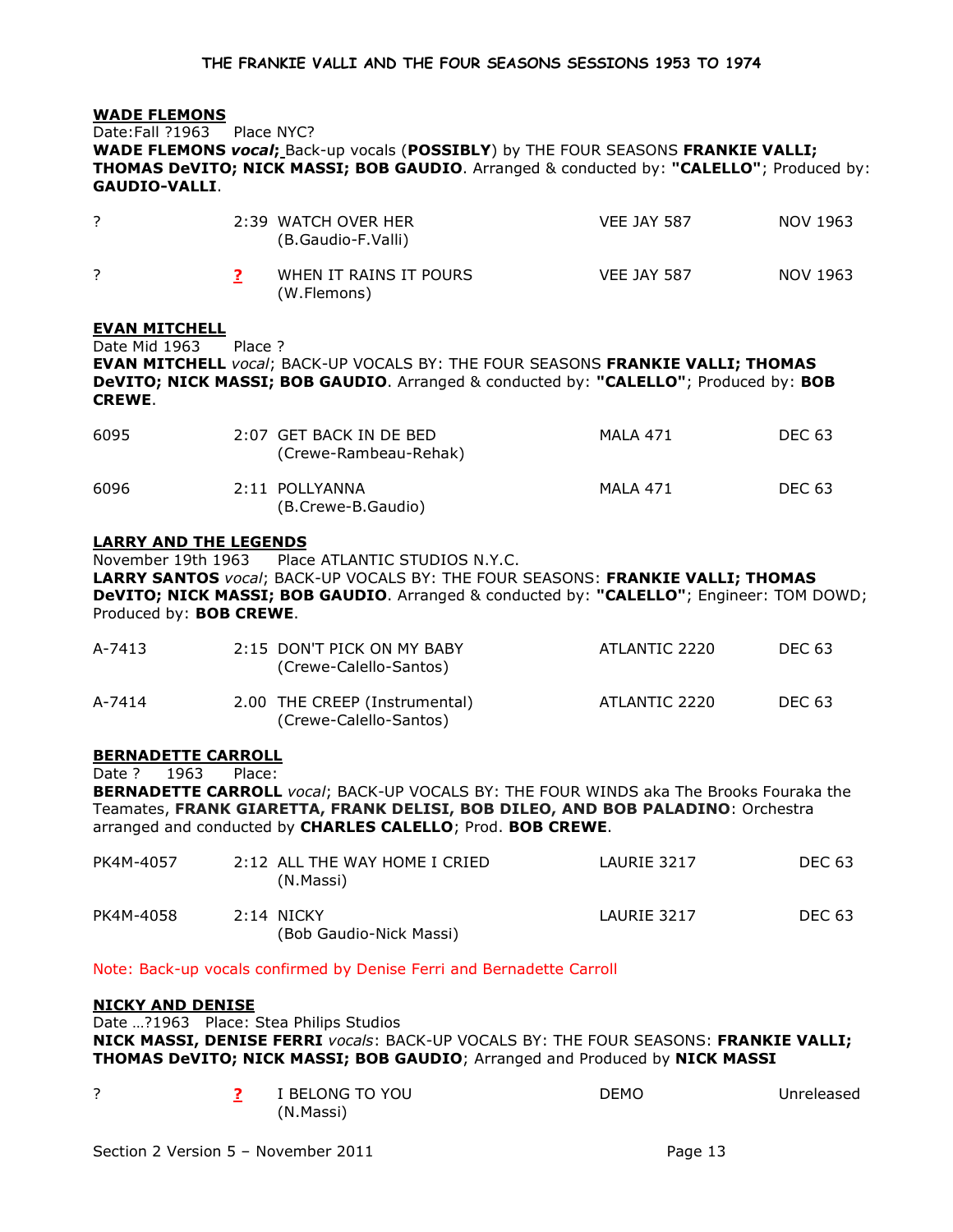# THE RAYS Featuring Hal Miller

Date Late 1963 Place ? THE RAYS (HAROLD "HAL" MILLER lead vocal; H. JAMES; J. JAMES; BACK-UP VOCALS BY: THE FOUR SEASONS (FRANKIE VALLI; THOMAS DeVITO; NICK MASSI; BOB GAUDIO;) Arr. / Cond. by 'CALELLO'. A BOB CREWE Production.

| 6109 | 2:44 SAD SATURDAY<br>(B. Crewe – C. Calello)      | AMY 900 | JAN 1964 |
|------|---------------------------------------------------|---------|----------|
| 6111 | 2:15 LOVE ANOTHER GIRL<br>(B. Crewe – C. Calello) | AMY 900 | JAN 1964 |

## THE HIGH KEYES

Dates recorded: 3. May 1963 (Horse) & December 1963 (masters 7498-7502) THE HIGH KEYES lead vocal TROY KEYES: BACK-UP VOCALS BY: THE FOUR SEASONS FRANKIE VALLI; THOMAS DeVITO; NICK MASSI; BOB GAUDIO and others unknown; Produced by: BOB CREWE.

| 63C-6958 | 2:12 ONE HORSE TOWN<br>(T.Keyes)              | ATCO 6290              | MAR 1964 |
|----------|-----------------------------------------------|------------------------|----------|
| 63C-7498 | THE VELVET HAMMER<br>C                        | ATCO UNRELEASED        |          |
| 63C-7499 | DON'T LEAVE ME KNOW<br>(B.Crewe - C.Calello)  | ATCO 6290              | MAR 1964 |
| 63C-7500 | <b>LAST CALL</b><br>$\left(\right)$           | <b>ATCO UNRELEASED</b> |          |
| 63C-7501 | LONELY BOYS, LONELY GIRLS<br>$\left( \right)$ | <b>ATCO UNRELEASED</b> |          |
| 63C-7502 | KIND OF GIRL                                  | <b>ATCO UNRELEASED</b> |          |

**LENNY O'HENRY** (real name Daniel Cannon)

Date AUGUST 23rd 1963 Place N.Y.C.

LENNY O'HENRY vocal; Back-up vocals (Possibly) by THE FOUR SEASONS FRANKIE VALLI; THOMAS DeVITO; NICK MASSI; BOB GAUDIO Arr. & Cond. by 'CALELLO'; Produced by: BOB CREWE.

| 63C-7560 | 2:09 SATURDAY ANGEL | ATCO 6291, | MAR 1964, |
|----------|---------------------|------------|-----------|
|          | (Crewe - Callello)  | ATCO 6525  | 1967      |
|          |                     |            |           |

**LENNY O'HENRY** (real name Daniel Cannon) Date AUGUST 24th 1963 Place N.Y.C.

LENNY O'HENRY vocal; Back-up vocals (Possibly) by THE FOUR SEASONS FRANKIE VALLI; THOMAS

DeVITO; NICK MASSI; BOB GAUDIO Arr. & Cond. by CALELLO; Produced by: BOB CREWE.

| 63C-7556 | 2:13 SAVIN' ALL MY LOVE<br>(Alaimo-Stone)            | ATCO 6312               | 1964              |
|----------|------------------------------------------------------|-------------------------|-------------------|
| 63C-7557 | 2:15 ACROSS THE STREET<br>(Crewe - Calello - Harris) | ATCO 6291,<br>ATCO 6525 | MAR 1964,<br>1967 |
| 63C-7558 | TENDER IS THE NIGHT                                  | ATCO UNRELEASED         |                   |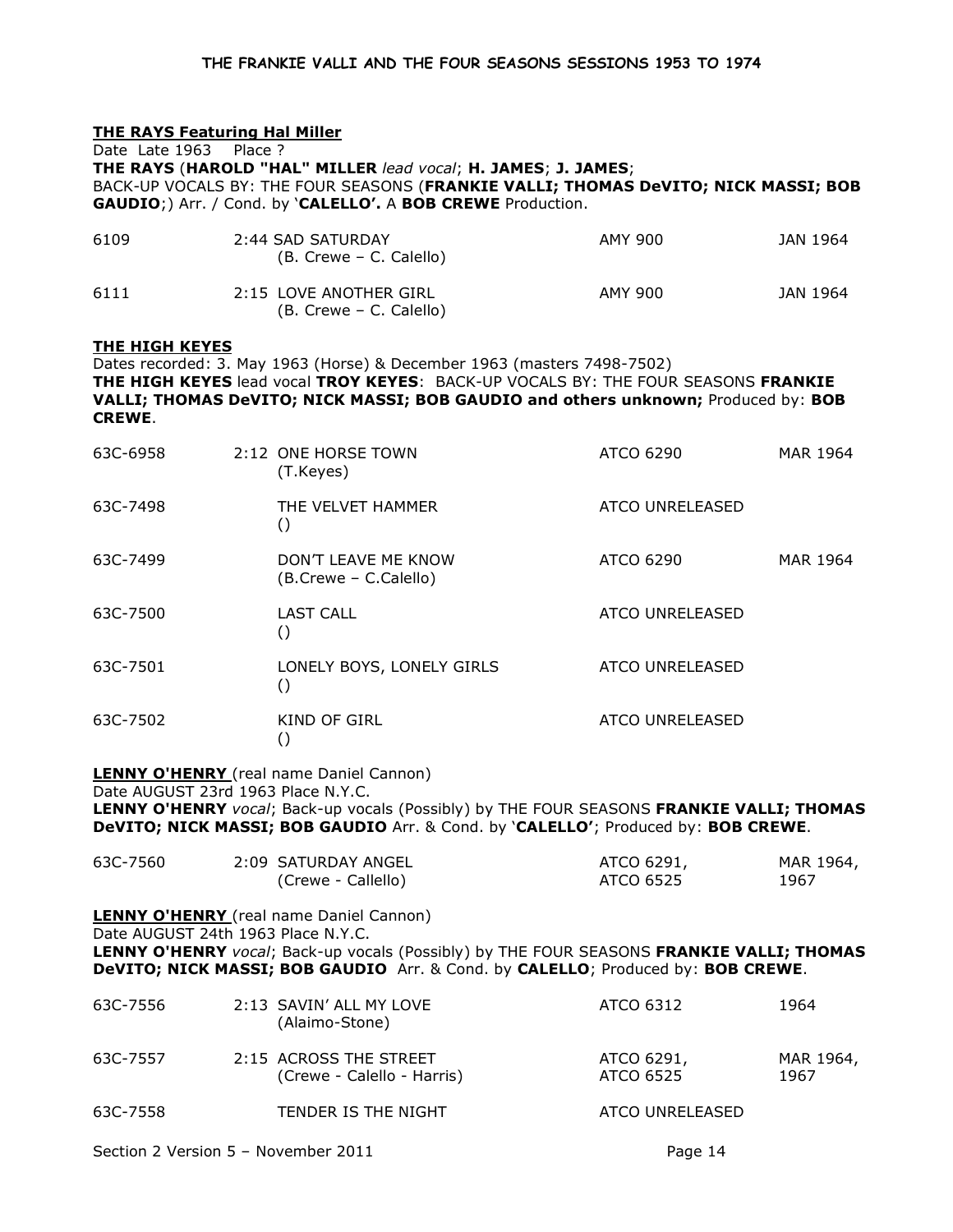### $\overline{(\hspace{.1cm})\hspace{.1cm}}$

# 63C-7559 WHAT'S YOUR BABY DOING TONIGHT ATCO UNRELEASED  $\left( \right)$

# LARRY SANTOS

August 29th 1963 Place ?

LARRY SANTOS vocal; BACK-UP VOCALS BY: THE FOUR SEASONS FRANKIE VALLI; THOMAS DeVITO; NICK MASSI; BOB GAUDIO. Arranged & conducted by: 'CALELLO'; Produced by: BOB CREWE.

| A-7561 | <b>SHEEBA</b><br>$\left( \right)$                                      | ATLANTIC UNRELEASED |               |
|--------|------------------------------------------------------------------------|---------------------|---------------|
| A-7562 | WHERE DID MY BABY GO<br>$\left( \right)$                               | ATLANTIC UNRELEASED |               |
| A-7563 | 2:30 SOMEDAY (WHEN I'M GONE)<br>(Santos)                               | ATLANTIC 2250       | <b>SEP 64</b> |
| A-7564 | NOW THAT I'M ALONE<br>$\left( \right)$                                 | ATLANTIC UNRELEASED |               |
| A-7565 | WHAT'S THE MATTER WITH TONIGHT ATLANTIC UNRELEASED<br>$\left( \right)$ |                     |               |
| A-7566 | DON'T CRY YOUR LIFE AWAY<br>$\left( \right)$                           | ATLANTIC UNRELEASED |               |
| A-7567 | <b>MISERY</b><br>$\left( \right)$                                      | ATLANTIC UNRELEASED |               |
| A-7568 | 2:30 TRUE<br>(Tomerlin)                                                | ATLANTIC 2250       | <b>SEP 64</b> |

# FOUR-EVERS

Date **Early 1964** Place: NYC?

VOCALS BY: FOUR-EVERS: Vocals; JOE DIBENEDITTO; STEVE TUDANGER; JOHN CIPRIANO; NICK ZIGAMI: ADDITIONAL BACKING VOCAL BY FRANKIE VALLI ON SIDE A; Produced by BOB GAUDIO; Arranged & conducted by CHARLES CALELLO; AL KASHA PRODUCTIONS INC.

| 31014 | 2:37 BE MY GIRL<br>(Bob Gaudio)                      | <b>SMASH 1887</b> | MAR 1964 |
|-------|------------------------------------------------------|-------------------|----------|
| 29324 | 2:37 IF I WERE A MAGICIAN<br>(Al Kasha – Bob Halley) | <b>SMASH 1887</b> | MAR 1964 |

Note: First issue of SMASH 1887 lists the title "BE MY GIRL" as "PLEASE BE MINE", although these are the same tracks.

THE RAYS Featuring Hal Miller Date Early 1964 Place ? THE RAYS (HAROLD "HAL" MILLER lead vocal; H. JAMES; J. JAMES; BACK-UP VOCALS BY: THE FOUR SEASONS (FRANKIE VALLI; THOMAS DeVITO; NICK MASSI; BOB GAUDIO;) Arr. / Cond. By 'CALELLO'. Produced by: BOB CREWE.

| I STILL CARE | AMY 909 | MAR 1964 |
|--------------|---------|----------|
|--------------|---------|----------|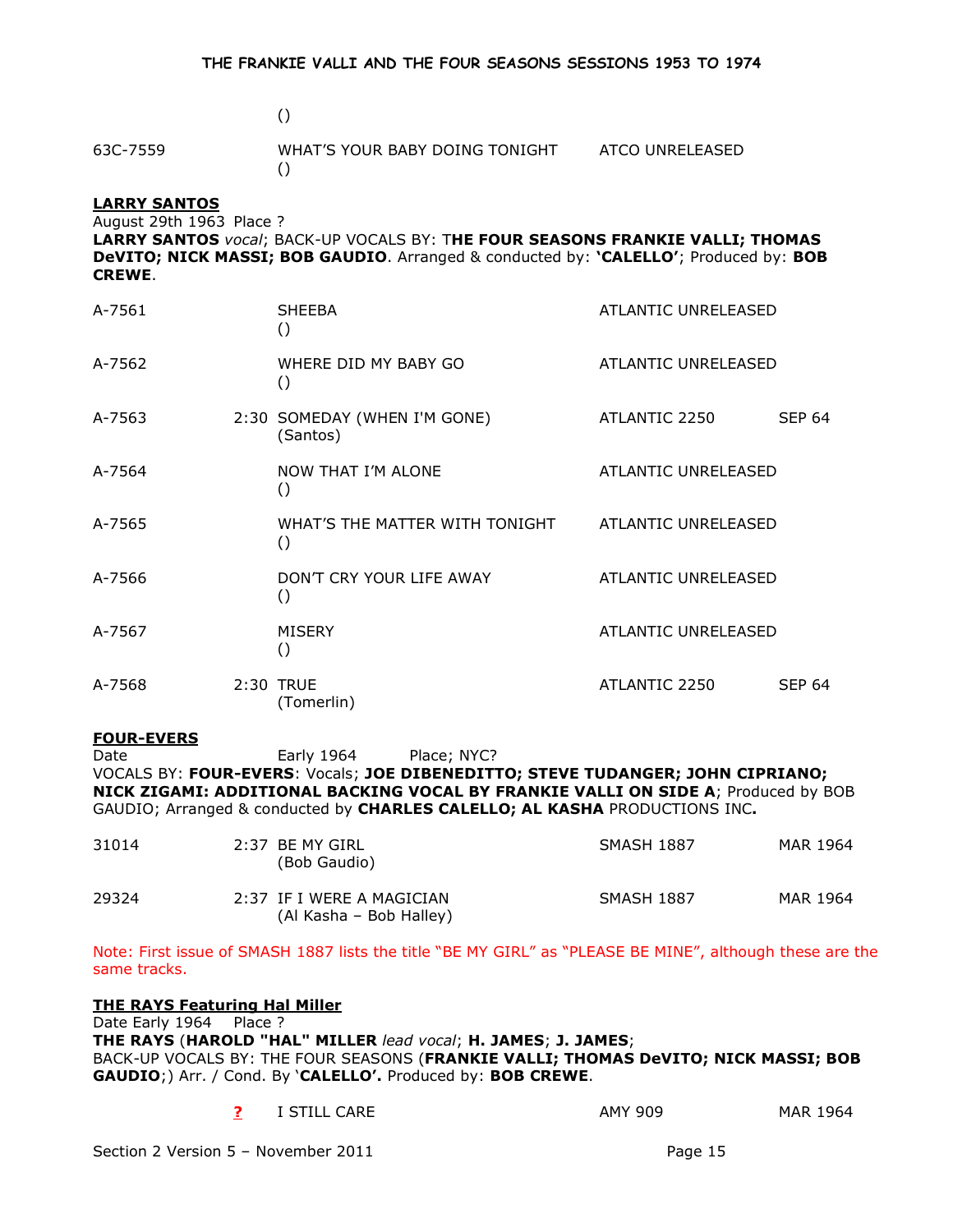(B.Crewe – C.Calello)

| 2:52 ON MY OWN TWO FEET         | AMY 909 | MAR 1964 |
|---------------------------------|---------|----------|
| (B.Crewe – E.Rambeau – B.Rehak) |         |          |

#### SCOTT OBERLE

Date:March 11th 1964 Place ? SCOTT OBERLE? Vocal: Possibly Frankie Valli: Back-up vocals (Possibly) by THE FOUR SEASONS FRANKIE VALLI; THOMAS DeVITO; NICK MASSI; BOB GAUDIO. Produced, Conducted and Arranged by FRANK SLAY. 64C-7673 2:21 CUPID'S POISON DART ATCO 6293 MAR 1964 (Cappello) 64C-7674 2:07 YOU'RE MY DREAM GIRL ATCO 6293 MAR 1964 (Sears) **LENNY O'HENRY** (real name Daniel Cannon) JUNE 12th 1964 N.Y.C. LENNY O'HENRY vocal; Back-up vocals (Possibly) by THE FOUR SEASONS FRANKIE VALLI; THOMAS DeVITO; NICK MASSI; BOB GAUDIO Arr. & Cond. by CALELLO; Produced by: BOB CREWE. 64C-7975 2:13 SWEET YOUNG LOVE ATCO 6312 1964 (Crewe-Gaudio) MICHAEL ALLEN Date:?1964 Place NYC? MICHAEL ALLEN; Back-up vocals (Probably) by THE FOUR SEASONS FRANKIE VALLI; THOMAS DeVITO; NICK MASSI; BOB GAUDIO. Arranged & conducted by: "CALELLO" 2:57 PEOPLE FORGET SO FAST MGM K13301 1964 (Calello – Crewe – Linzer) **2** SHE MGM K13301 1964 (B.Crewe – C.Calello) TOMMY HAYES Date ? Place ? TOMMY HAYES vocal; Back-up vocals (Possibly) by THE FOUR SEASONS FRANKIE VALLI; THOMAS DeVITO; NICK MASSI; BOB GAUDIO. Arranged & conducted by: 'CALELLO'; Produced by: GAUDIO-VALLI. PHW 31020 2:06 GLISTENING LIGHTS PHILIPS 40259 JAN 1965 (DeHayes) PHW 31022 2:08 TRANCE PHILIPS 40259 JAN 1965 (Gaudio) THE RAYS Featuring Hal Miller Date Late 1964? Place ?

THE RAYS (HAROLD "HAL" MILLER lead vocal; H. JAMES; J. JAMES; BACK-UP VOCALS BY: THE FOUR SEASONS (FRANKIE VALLI; THOMAS DeVITO; NICK MASSI; BOB GAUDIO;) Arr. / Cond. By 'CALELLO'. Produced by: BOB CREWE.

| 2:51 A BLESSING IN DISGUISE | AMY 920 | FEB 1965 |
|-----------------------------|---------|----------|
| (B.Crewe – C.Calello)       |         |          |